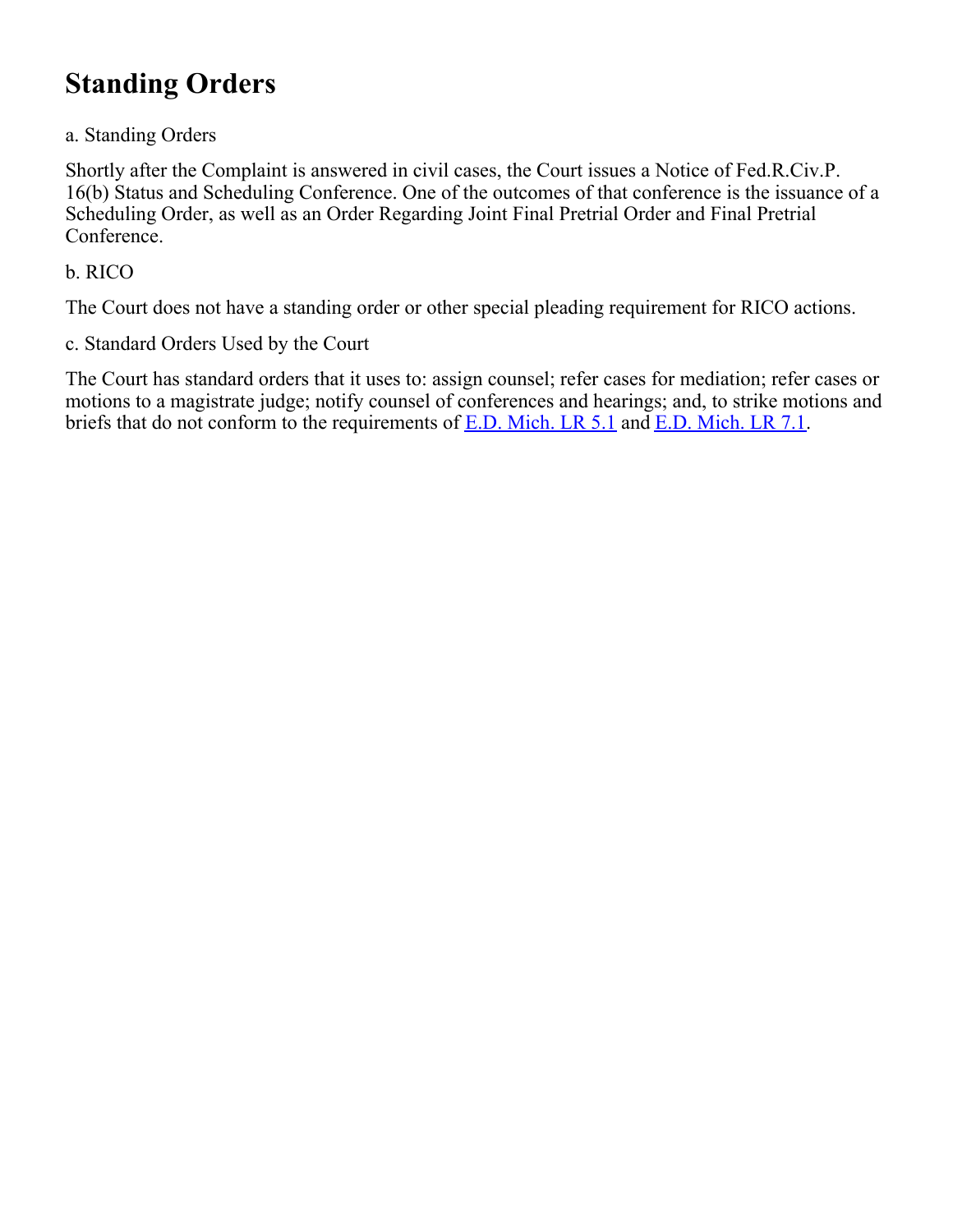## **Motion Practice**

\* **NOTE**: All briefs shall comply strictly with [E.D. Mich. LR 7.1](https://www.mied.uscourts.gov/altindex.cfm?pagefunction=localRuleView&lrnumber=lr7.1) (Statement of Issues, Statement of Controlling/Most Appropriate Authority), and, in addition, must contain a Table of Contents, an Index of Authorities and an Index of Exhibits. The Exhibits must be tabbed. Furthermore, the format requirements as set forth in [E.D. Mich. LR 5.1](https://www.mied.uscourts.gov/altindex.cfm?pagefunction=localRuleView&lrnumber=lr5.1) must be strictly adhered to. Relevant passages of exhibits must be highlighted on the Judge's copy.

### a. Notice of Hearing

Law clerks schedule motion hearings. The Court will send out a notice with the specific date and time. Thus, notices of hearings filed by parties should indicate that the hearing will be held "at a time and date to be set by the Court". Nevertheless, the filing of a notice of hearing does not guarantee that the Court will hold a hearing on the motion.

### b. Briefing and Oral Argument

The Court requires strict adherence to the requirements of [E.D. Mich. LR 5.1](https://www.mied.uscourts.gov/altindex.cfm?pagefunction=localRuleView&lrnumber=lr5.1) and [7.1](https://www.mied.uscourts.gov/altindex.cfm?pagefunction=localRuleView&lrnumber=lr7.1) with respect to format and form, and with respect to the briefs required and permitted.

The Court generally schedules oral argument on all motions except for motions for reconsideration. However, the Court may cancel a scheduled hearing if it appears after a review of briefs that the issues can be decided without a hearing.

Motions *in limine* must be filed in accordance with the Court's Scheduling Order, ordinarily three weeks before trial.

c. Concurrence

The Court requires adherence to **E.D.** Mich. LR 7.1(a). And, where defects are readily curable, the Court strongly discourages motions unless the curable defect has been brought to opposing counsel's attention.

### d. Length of Briefs

The Court requires strict compliance with the page limits set forth in  $E.D.$  Mich. LR 7.1. If a party has a genuine need to file a motion or response in excess of the page limits, an ex parte motion explaining the need to do so must be filed. A party may not circumvent page limit requirements by changing font size or by briefing distinct issues separately. For example, the Court will construe two separately briefed motions for summary judgment as one motion. As a result, the supporting briefs may not exceed a total of 20 pages unless permission has been given by the Court.

### e. Referrals

The Court refers most discovery motions to the Magistrate Judges. Other civil motions are referred from time to time, at the Court's discretion, and most criminal motions are referred to the Magistrate Judges. The Court also refers most criminal, and some civil cases, to the Magistrate Judge for pretrial management.

### f. Orders on Motions

As a general rule, the Court prepares its own orders following oral argument.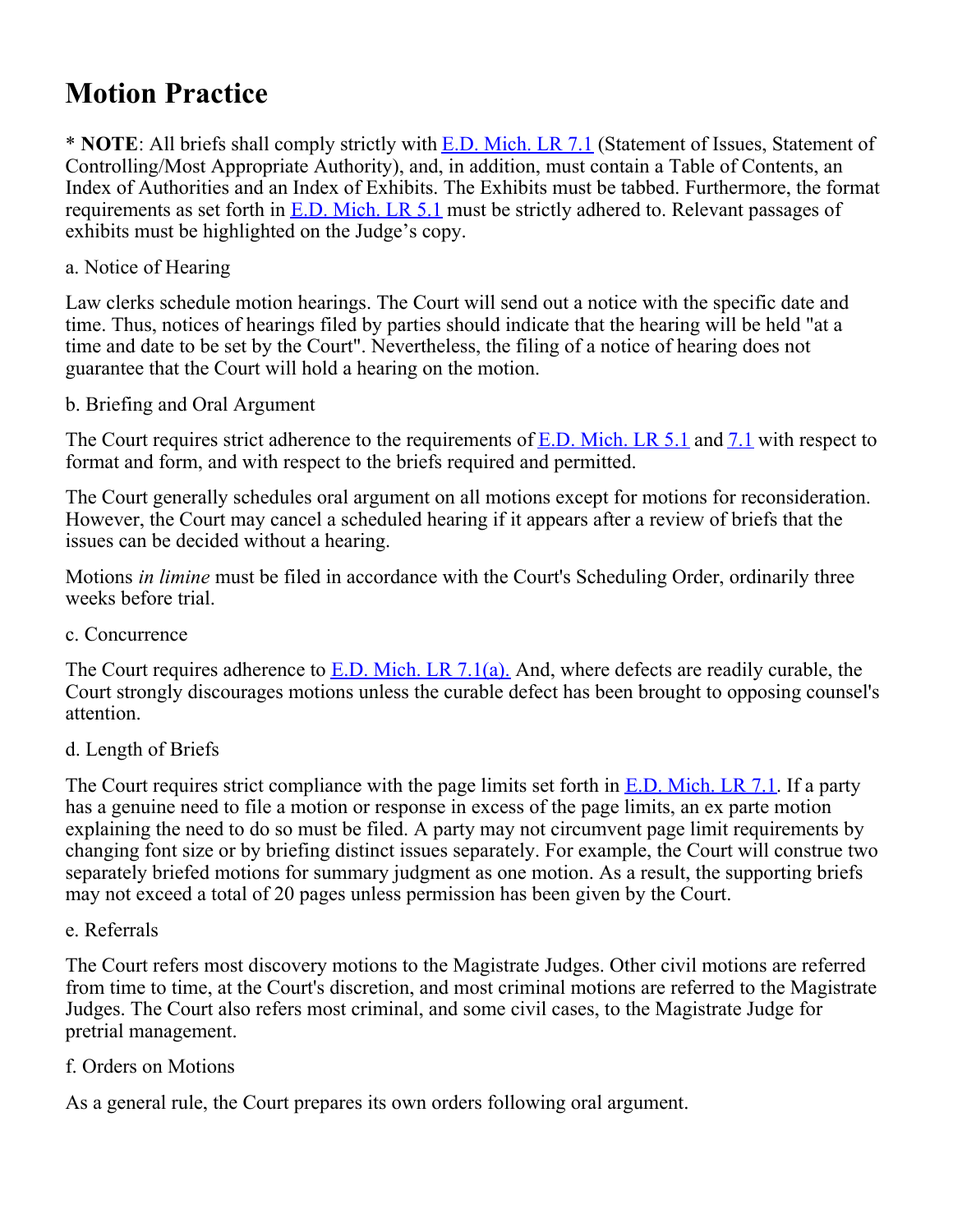# **Temporary Restraining Orders and Injunctions**

In most instances, the Court requires that an ex parte motion for a temporary restraining order be served on the opposing party. The Court will attempt to hold a telephone conference within a day or two if service is effectuated. In truly extraordinary circumstances, the Court may sign the proposed order without notice to the other party.

On the other hand, a motion for preliminary injunction will not be treated as requiring an expedited response from the Court unless the moving party requests expedited consideration, and sets forth compelling reasons for doing so.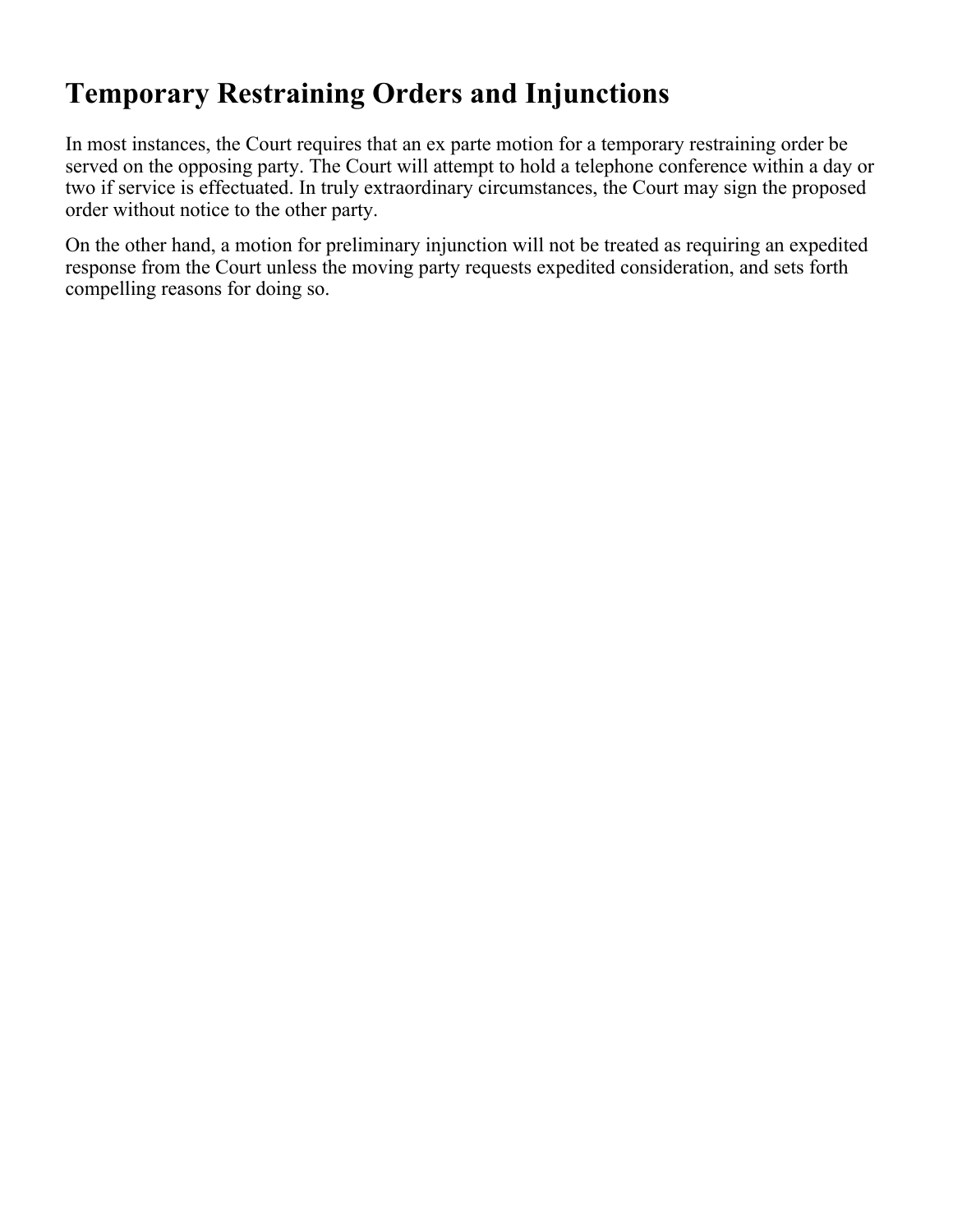# **Class Actions**

The Court does not impose any requirements for class certification other than those set forth in Fed.R.Civ.P. 23.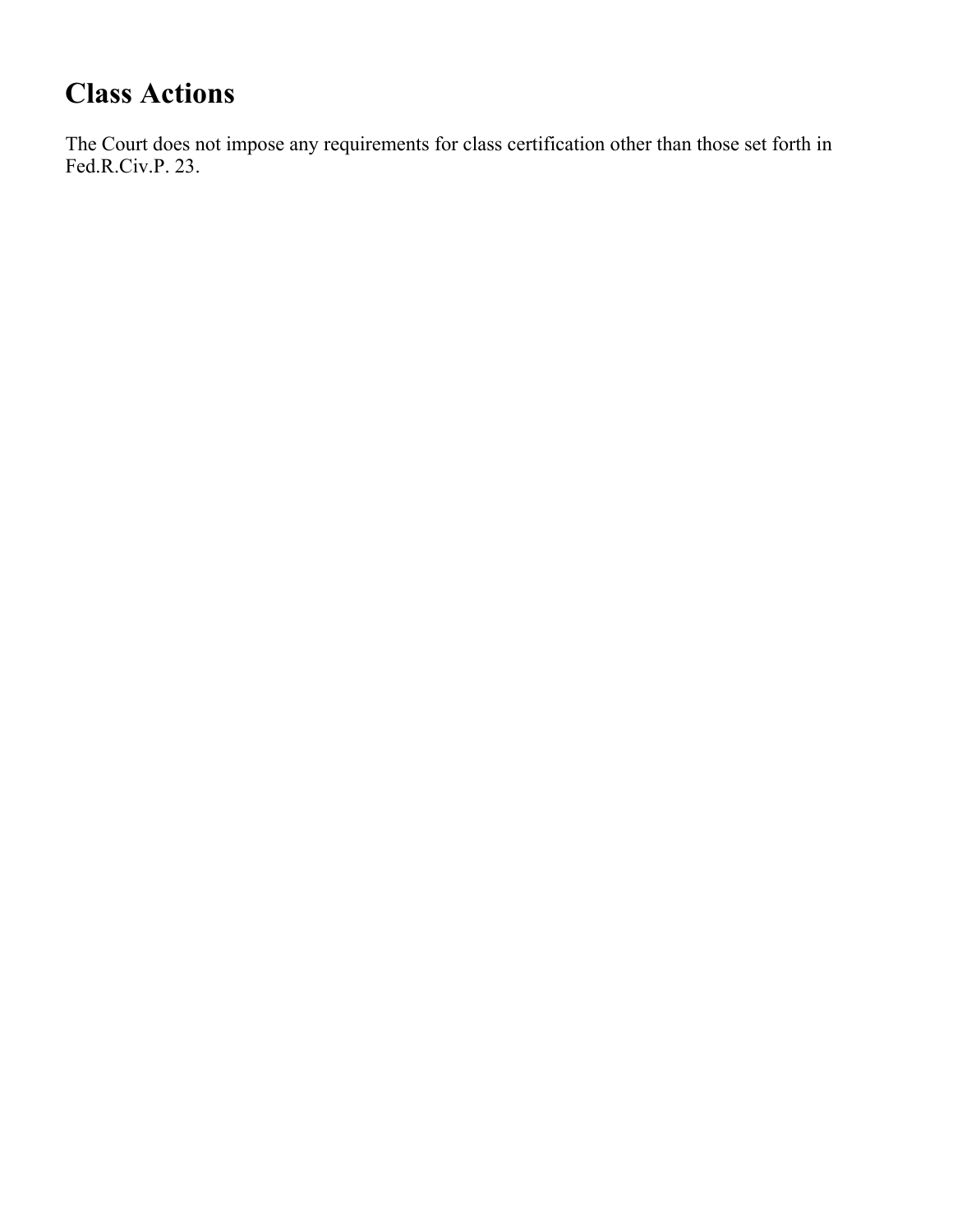# **Discovery**

The Court sets discovery deadlines on a case-by-case basis at the initial Status Conference, but generally allows six to nine months for discovery after the Answer is filed.

The parties can stipulate to extend discovery if it does not impact other dates set by the Court. Otherwise, a motion is required.

The Court will make itself available by telephone, on short notice, in order to resolve discovery disputes expeditiously and without the need for motions.

Most discovery motions are referred to the Magistrate Judges.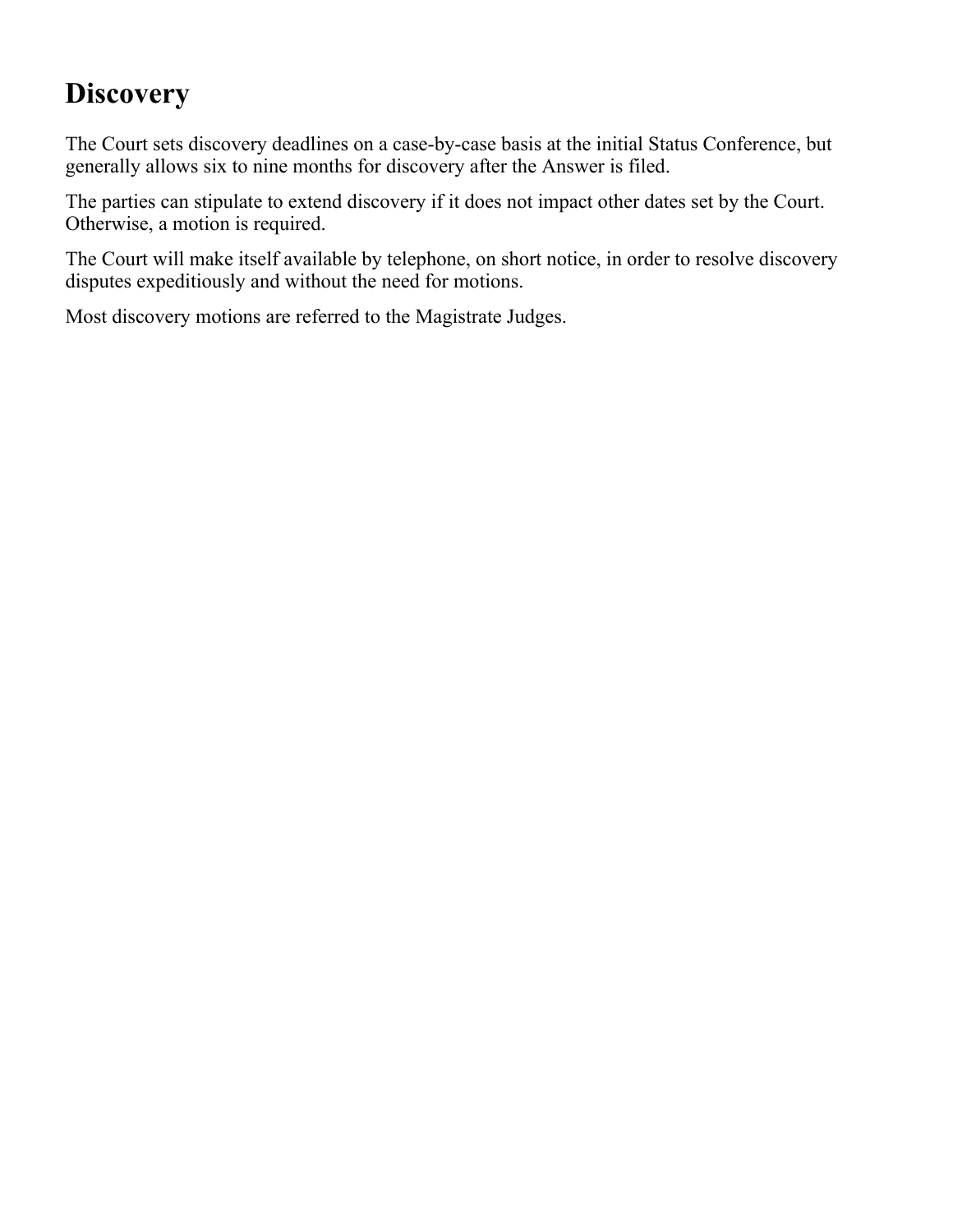# **Mediation and Summary Jury Trials**

The Court will send most civil cases to state court evaluation under the authority of [E.D. Mich. LR](https://www.mied.uscourts.gov/altindex.cfm?pagefunction=localRuleView&lrnumber=lr16.3) [16.3](https://www.mied.uscourts.gov/altindex.cfm?pagefunction=localRuleView&lrnumber=lr16.3). At the initial Fed.R.Civ.P. 16(b) conference, the Court will ask counsel whether his/her client evaluation. The failure of a party to give such consent, however, will not deter the Court from referring the case.

The Court will consider holding a summary jury trial if requested by the parties.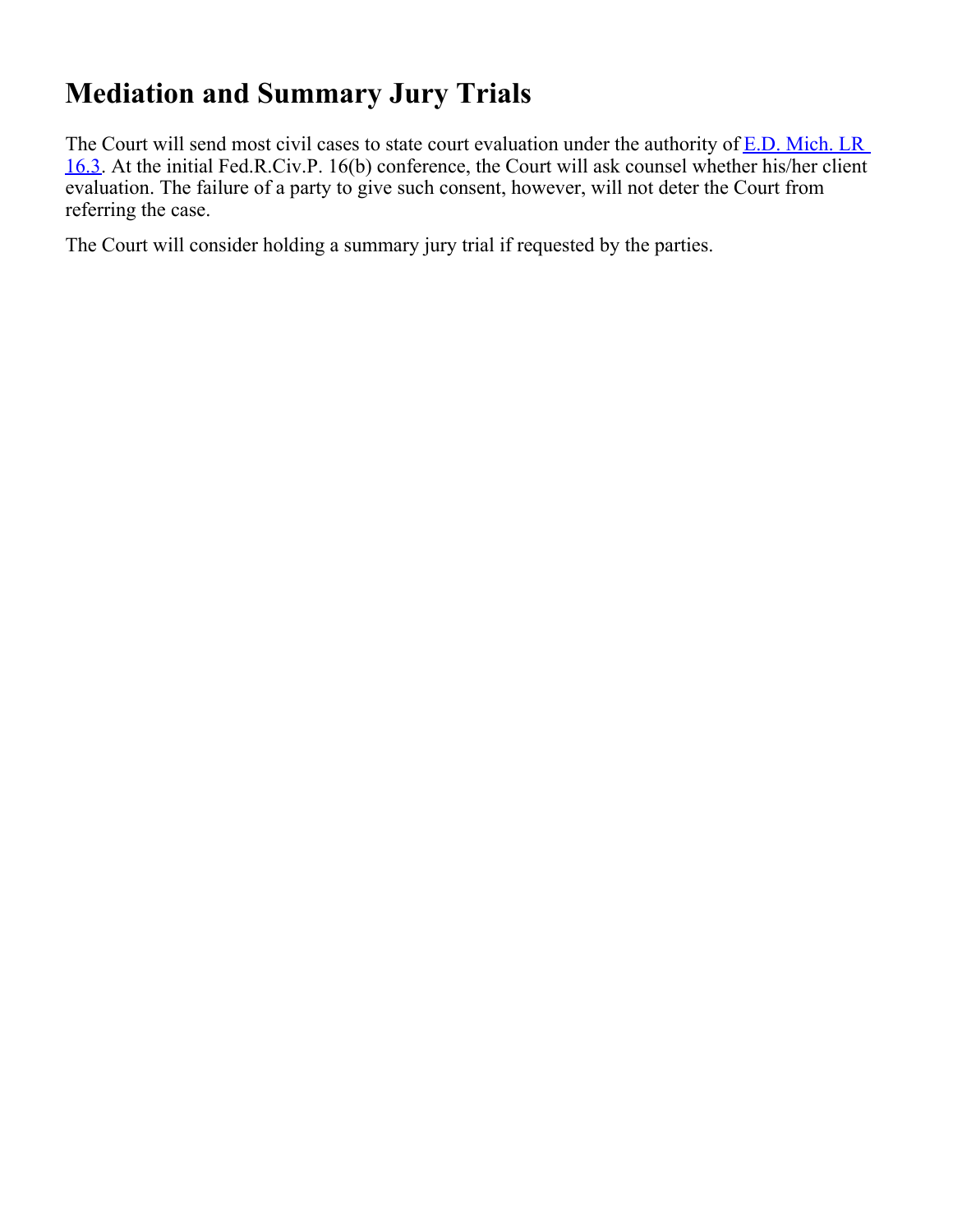### **Pretrial**

The Court has a standing Order Regarding Joint Final Pretrial Order (Joint Final Pretrial Order) and Final Pretrial Conference. The proposed Joint Final Pretrial Order, along with motions *in limine*, are generally due three to four weeks before trial. Responses to motions *in limine* are due one week after that, and the Final Pretrial Conference and hearing on motions in limine are generally one to two weeks before trial is to commence.

At this conference, the Court will rule on motions in limine; review proposed witnesses' testimony, set a trial schedule; discuss *voir dire*; and, resolve disputes over exhibits and jury instructions, to the extent possible.

Trial counsel must be present at the Final Pretrial Conference and have settlement authority.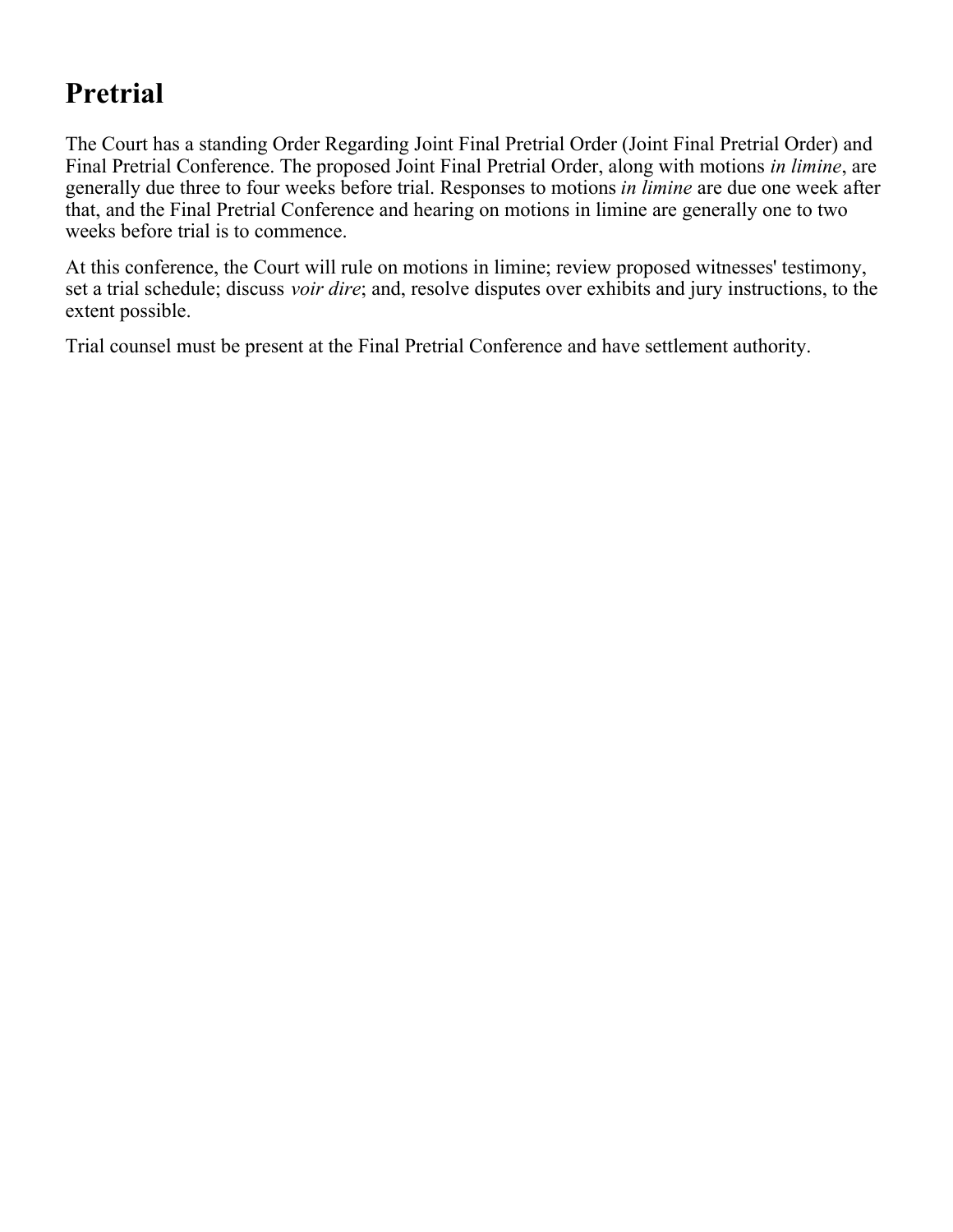### **Settlement**

The Court routinely holds one settlement conference. At the parties' request, or, on the Court's own initiative, additional settlement conferences may be held, including half or full day conferences. Clients with full settlement authority must be present at the settlement conferences. If an attorney must consult with an insurance company agent in order to participate meaningfully in settlement discussions, such agent must be present as well.

Cases to be tried to the bench are referred to the assigned Magistrate Judge for settlement, or to another Article III Judge, if the parties so request.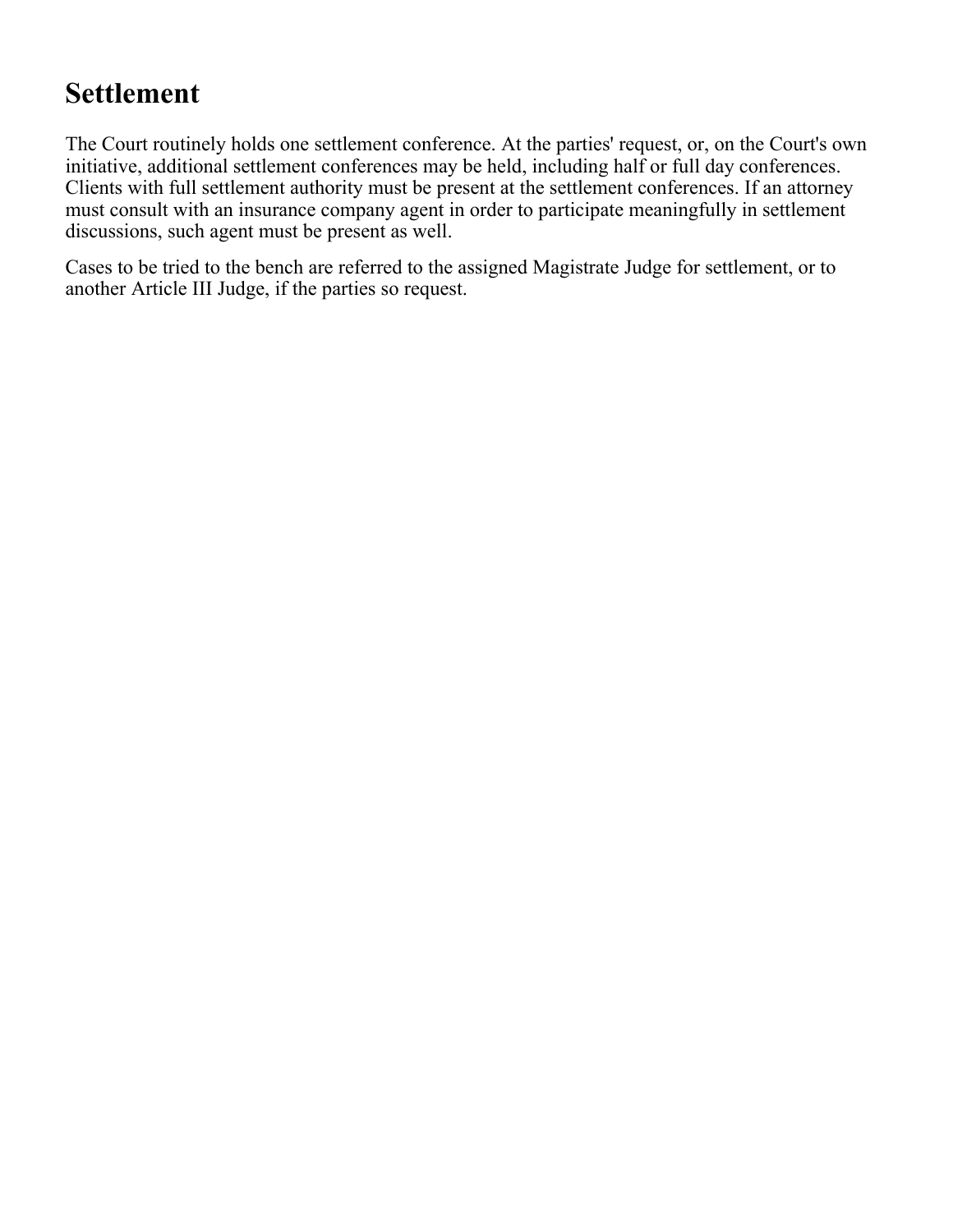# **Trials**

Trials are scheduled for dates certain. The Court makes every effort to conduct trials expeditiously. Motions *in limine* will be decided in advance of the first day of trial whenever possible. The Court will also attempt to resolve all exhibit disputes at the Final Pretrial Conference. Thus, counsel must appear for trial promptly, set to begin jury selection at 9:00 a.m. on the first day of trial. The Court will not engage in settlement discussions once trial has commenced.

On the first day of trial, counsel must furnish trial briefs and all exhibits marked, to opposing counsel and the Court.

Sufficient copies of exhibits must be provided by counsel for the jurors.

### a. Non-Jury Trials

The parties must file proposed findings of fact and conclusions of law two days before trial is to begin, along with trial briefs. Proposed findings and conclusions can be supplemented or amended at the conclusion of trial. These are to be submitted on discs compatible with WordPerfect 8.1.

b. Jury Trials

The Court conducts *voir dire*, but allows counsel to conduct follow-up *voir dire*. A modified strike method is used for jury selection. The process is as follows. Once all challenges for cause are made, the Court will have 16 potential jurors seated for civil trials. Then, outside of the jurors' presence, the parties can exercise their peremptory challenges. The court will conduct four rounds of strikes. Each side gets four strikes.

Eight jurors will consider the evidence, and all will deliberate.

In criminal cases, the Court will seat 32 potential jurors after challenges for cause. Then, outside of their presence, counsel will engage in six rounds of strikes. The Government will get seven peremptory strikes and the defendant will get 11. Fourteen jurors will consider the evidence, and 12 will deliberate.

In civil cases only, jurors are allowed to submit written questions to the Court, which will be reviewed with counsel. If appropriate, the questions will be read to the witnesses. In all cases, jurors are allowed to take notes, and to take their notes and jury instructions into the jury room.

Proposed jury instructions, voir dire questions and verdict forms, both in hard copy and saved on computer diskettes, must be submitted as part of the Joint Final Pretrial Order in civil cases, and three days before trial in criminal cases.

The Court generally will charge the jury before counsel deliver their closing arguments.

The trial schedule will vary from case to case, but generally the Court will start between 8:30 and 9:00 a.m., and go until 4:00 to 5:00 p.m. An hour is provided for lunch, and several breaks are held during the course of the day. The Court will provide a written schedule of the time and days set aside for trial, on the first day. Since a written schedule is provided, the Court expects that counsel will plan the availability of their witnesses accordingly, so that the trial can move expeditiously.

Matters to be taken up outside of the presence of the jury will not be taken up during the written schedule, so as to avoid bench conferences and other interruptions. Thus, counsel is cautioned to alert the Court of matters that should be addressed before or after the trial day, or over lunch breaks.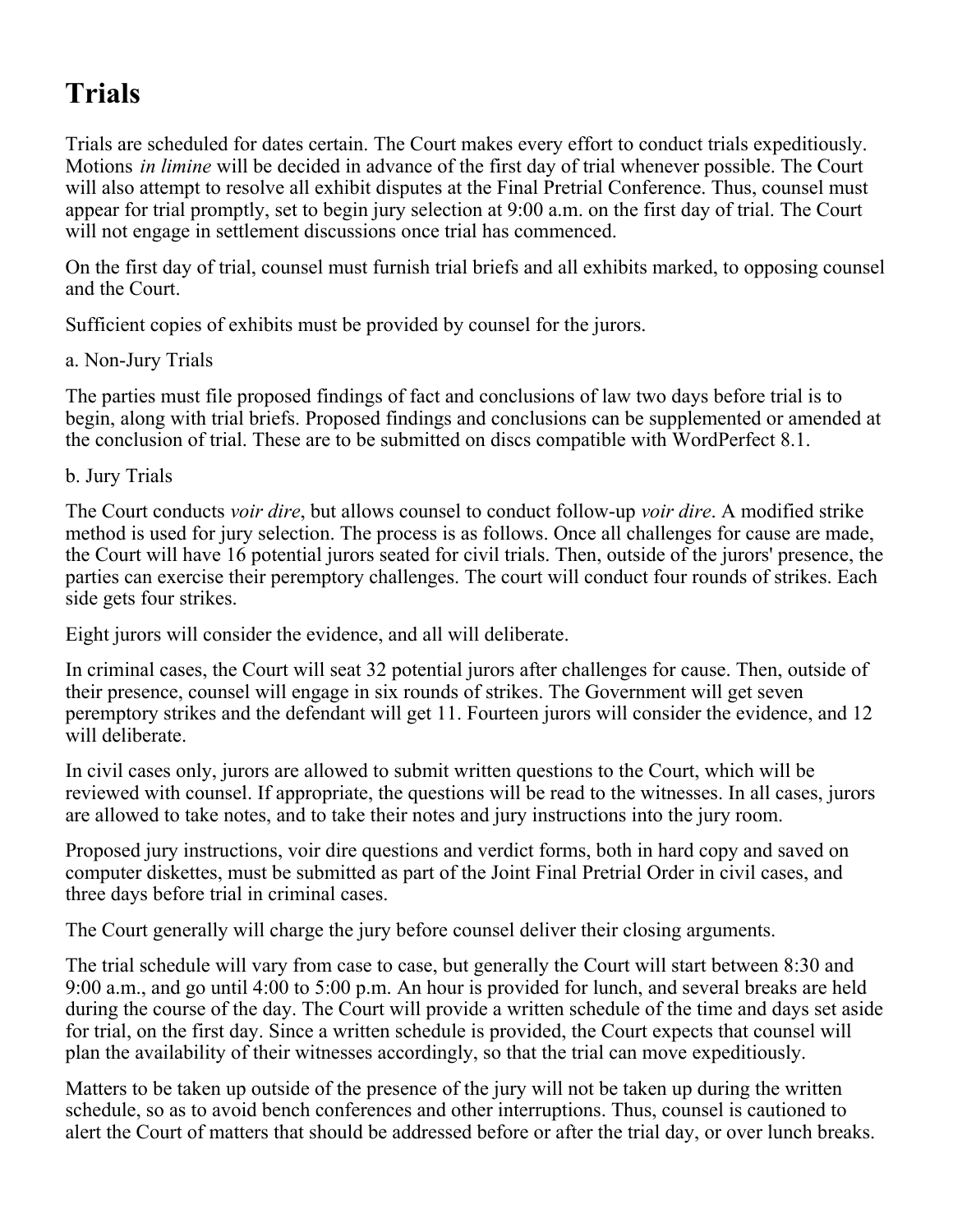### c. Miscellaneous

At the Initial Status Conference in civil cases, the Court furnishes the parties with a "Notice of Availability of A United States Magistrate Judge to Exercise Jurisdiction". With the consent of all parties, all proceedings in the case, including the trial, can be handled by the Magistrate Judge assigned to the case. If this is done, all appeals from a judgment by a Magistrate Judge, are taken directly to the Sixth Circuit, in the same manner as an appeal from a judgment of this Court.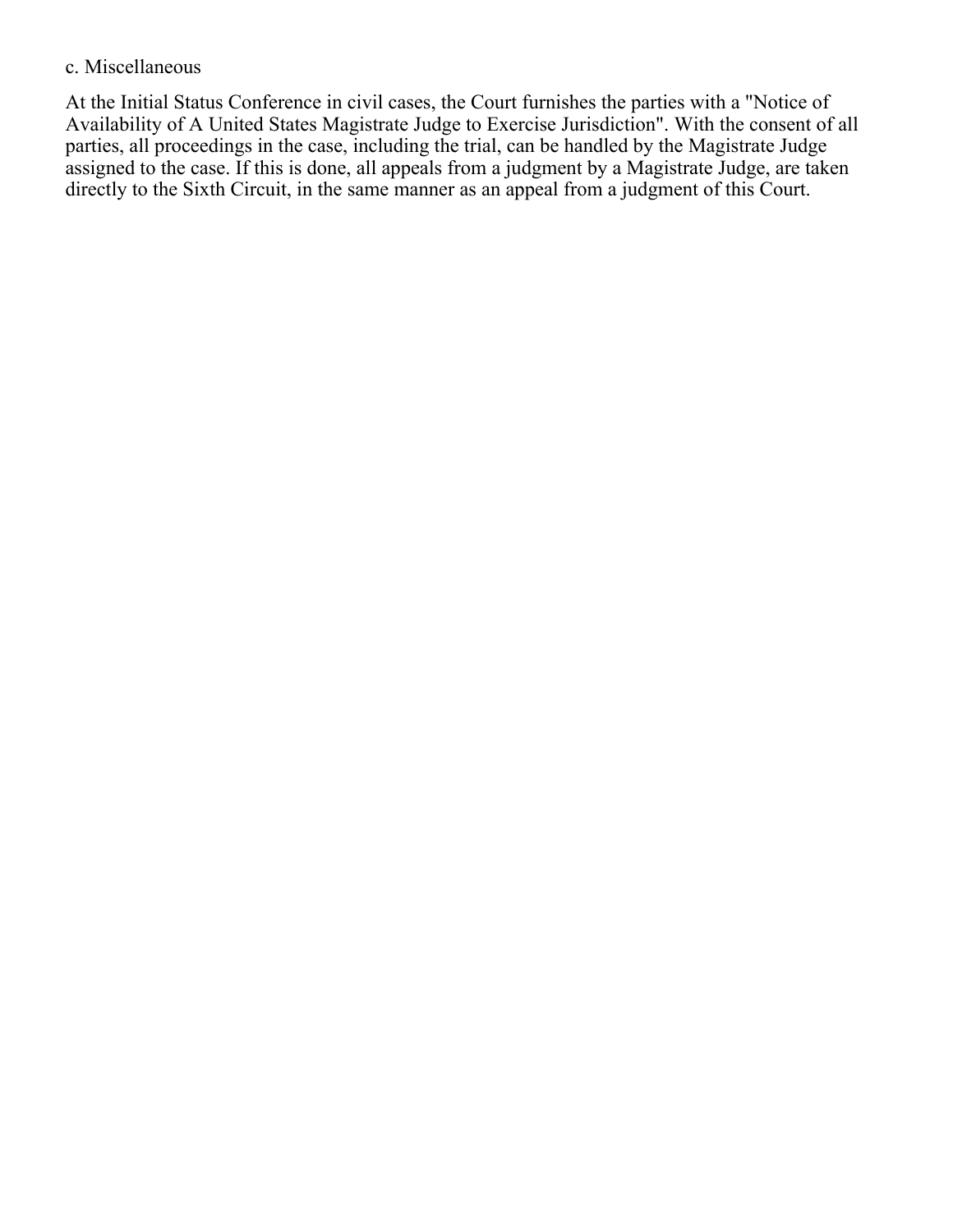# **Special Notes-Criminal Cases**

### a. Status Conferences

The Court does not hold initial status conferences in criminal cases. Rather, about seven to ten days after arraignment, the Magistrate Judge will hold a pretrial conference and set a motion cutoff date.

b. Exhibits

Exhibits must be premarked and lists of exhibits must be exchanged three days before trial. Actual copies of exhibits must be exchanged the morning of trial. Counsel must provide copies of exhibits for all jurors.

### c. *Alford* Pleas and *Nolo Contendere*

The Court understands that the United States Attorney's office has a policy against *Alford* pleas and, for that reason, would not accept such a plea. A *nolo contendere* plea will be accepted by the Court.

d. Presentence Investigation and Report

The Court will not sentence a defendant until the Probation Department has prepared a Presentence Investigation Report (PIR) and the parties have had an opportunity to review it and voice any objections to the PIR.

e. Sentencing Guidelines

The Court will give notice if it intends to sentence above the applicable guideline range. If there are disputes concerning the applicable guideline range, the Court will generally request sentencing memoranda from the parties.

f. Sentencing Council and Sentencing Memoranda

The Court participates in Sentencing Council, and will request sentencing memoranda on matters in contention.

g. Probation Officer

The Court meets with the probation officer before imposing sentence, and requires that the probation officer be present in Court at the sentencing hearing.

h. Self-Reporting

The Court will often allow non-custodial defendants to self report, if there is no objection from the prosecutor.

i. Rule 11 Plea Agreements

The Court requires that the Rule 11 Agreement include a specific, negotiated term of imprisonment, rather than a reference to "the midpoint of the applicable guideline range". The defendant will be allowed to withdraw his/her plea if the actual guideline range or the criminal history category is higher than the parties believed them to be at the time the Rule 11 was negotiated.

j. Plea Cutoff

The plea cutoff date is generally one week before the date set for trial. Then, the Court will use the date set for the Final Pretrial Conference as the date and time to accept the plea.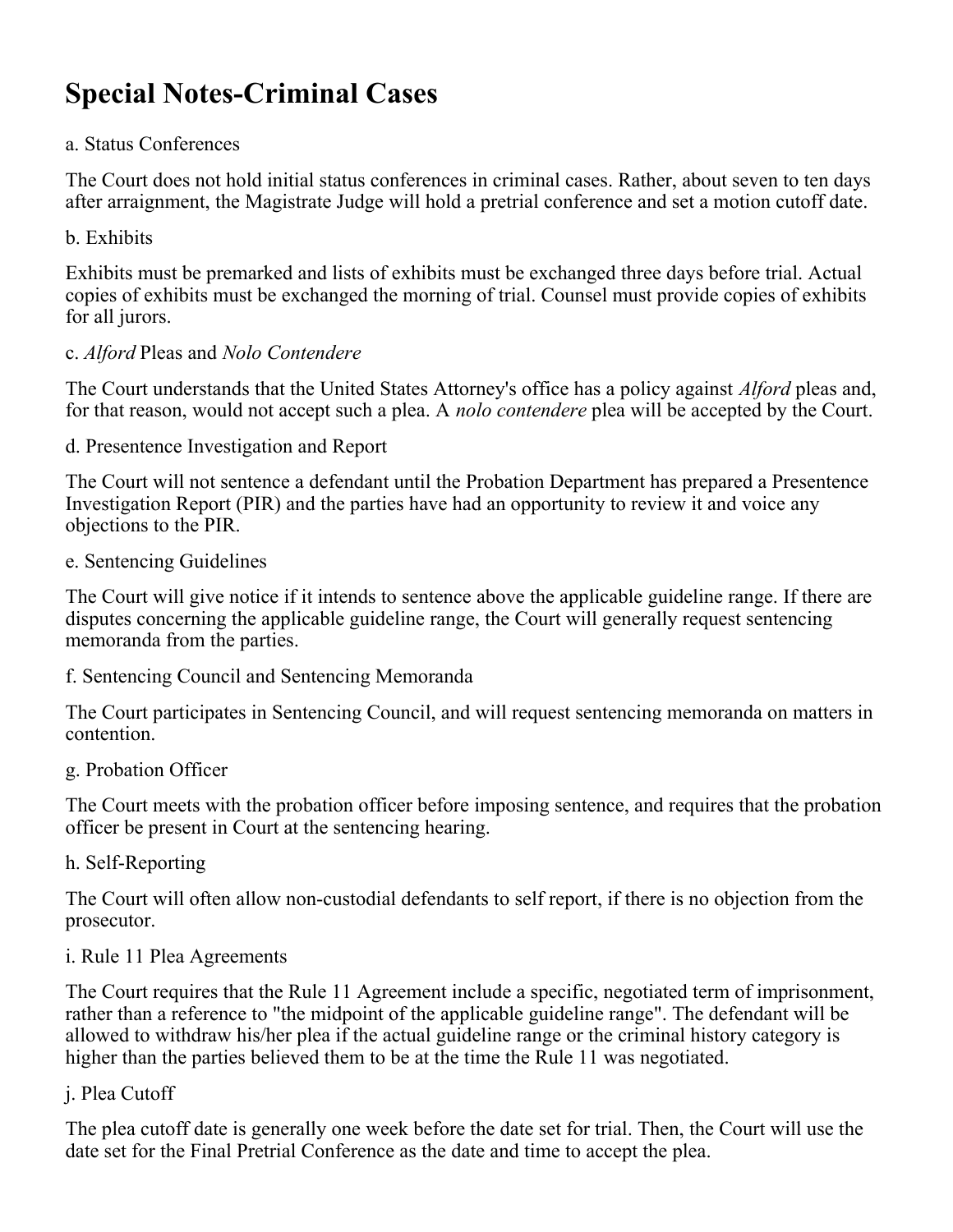### k. Trial Briefs

Trial briefs must be filed three days before the commencement of trial.

l. Witness Lists

Witness lists must be filed three days before the commencement of trial.

m. *Jencks* Materials

While the Court encourages the early disclosure of *Jencks* material, it does not require disclosure sooner than is required by law.

n. Peremptory Challenges in Multiple Defendant Trials

The number of peremptory challenges in such cases may vary, depending on the number of defendants. The Court will seek the advice of counsel as to the number of peremptories and how they will be divided.

o. Jury Instructions

Jury instructions must be filed three days before the commencement of trial.

p. Bench Conferences

The Court makes every effort to minimize bench conferences. It will give counsel ample opportunity to bring matters to the Court's attention and make a record during periods when the jurors are on break, lunch, or at the beginning or end of the day.

q. Magistrate Judges

Motions are referred to the Magistrate Judges for handling. Also, Initial Status Conferences are conducted by the Magistrate Judges. When the parties consent, the Court will allow the Magistrate Judges to conduct jury selection.

r. Cutoff Dates

Three days before trial is to commence, counsel shall submit witness lists, exhibit lists, proposed *voir dire* and jury instructions. On the first day of trial, actual exhibits are to be exchanged.

s. General Comments

All counsel, but particularly those from outside of Michigan are strongly urged to familiarize themselves with the local court rules.

The Court strictly adheres to common rules of decency and civility and will not tolerate anything less than that on the part of counsel, in their treatment of staff, witnesses, jurors and opposing counsel and parties.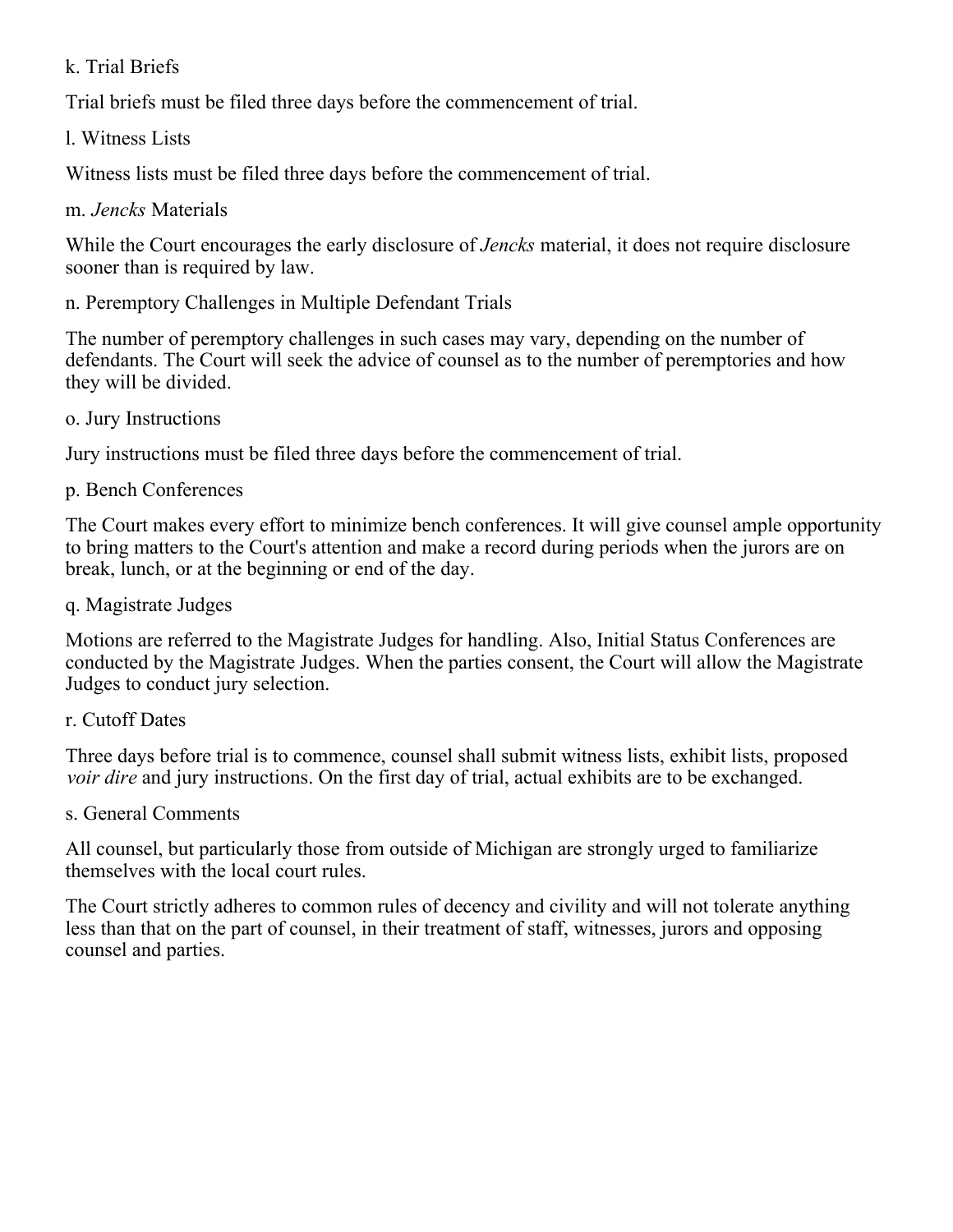# **Case Management Orders**

In order to view and print the order(s), Adobe Acrobat Reader is required. To download Adobe Acrobat [click here](  http://www.adobe.com/products/acrobat/readstep.html).

- Criminal Trial Notice and Standing Order
- [Notice of Scheduling Conference and Exchange of Initial Disclosures](https://www.mied.uscourts.gov/pdffiles/RobertsNtcSchedConf.pdf)
- [Order Regarding Joint Final Pretrial Order](https://www.mied.uscourts.gov/pdffiles/RobertsJointFinalPretrialOrder.pdf)
- [Scheduling Order Phase I](https://www.mied.uscourts.gov/pdffiles/RobertsSched_Order_I.pdf)
- [Scheduling Order Phase II](https://www.mied.uscourts.gov/pdffiles/RobertsSched_Order_II.pdf)
- [Scheduling Order ERISA](https://www.mied.uscourts.gov/pdffiles/RobertsSchedOrderERISA.pdf)
- [Scheduling Order Patent Cases](https://www.mied.uscourts.gov/pdffiles/RobertsSchedOrderPatent.pdf)
- [Standard Jury Instructions](https://www.mied.uscourts.gov/pdffiles/RobertsStdJuryInstr.pdf)
- [Voir Dire Questions](https://www.mied.uscourts.gov/pdffiles/RobertsVoirDireQuestions.pdf)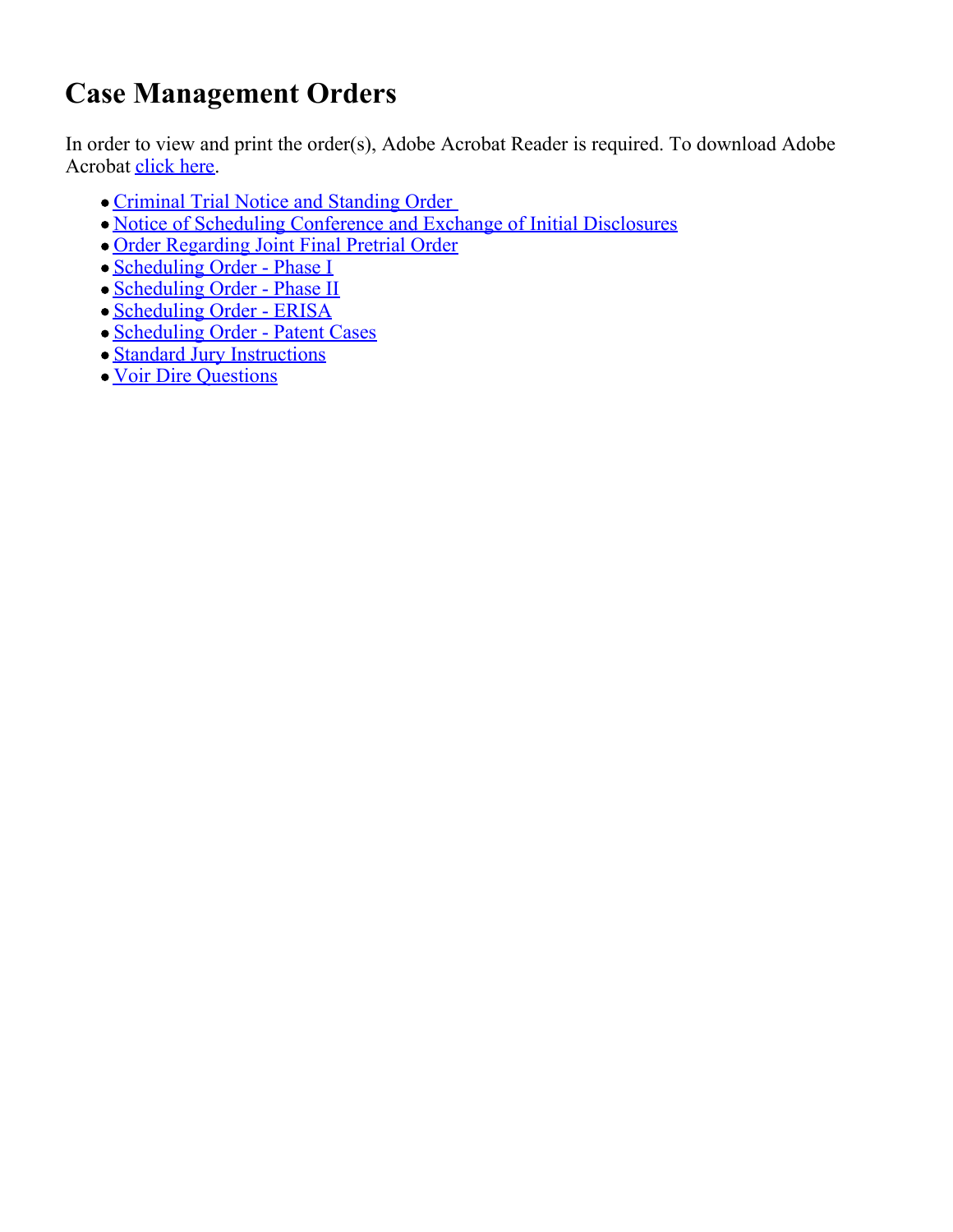# **Conferences**

The Court holds a Status and Scheduling Conference after a Complaint has been answered to discuss future proceedings and possible amendments to the pleadings; to determine an appropriate schedule for the case; to help define the issues in dispute; and, to determine the discovery necessary to address those issues. If there are then outstanding discovery disputes, the Court may enter an order which moots pending motions or negates the necessity of filing a discovery motion over matters then contested. The Court also uses the conference to identify discovery that must precede a motion, in an effort to avoid premature motions.

One settlement conference is set as a matter of course. However, at the request of counsel, the Court will hold additional settlement conferences, and will hold half or full day conferences to facilitate a resolution of the matter.

Joint final pretrial conferences are usually held one to two weeks before trial is scheduled to begin.